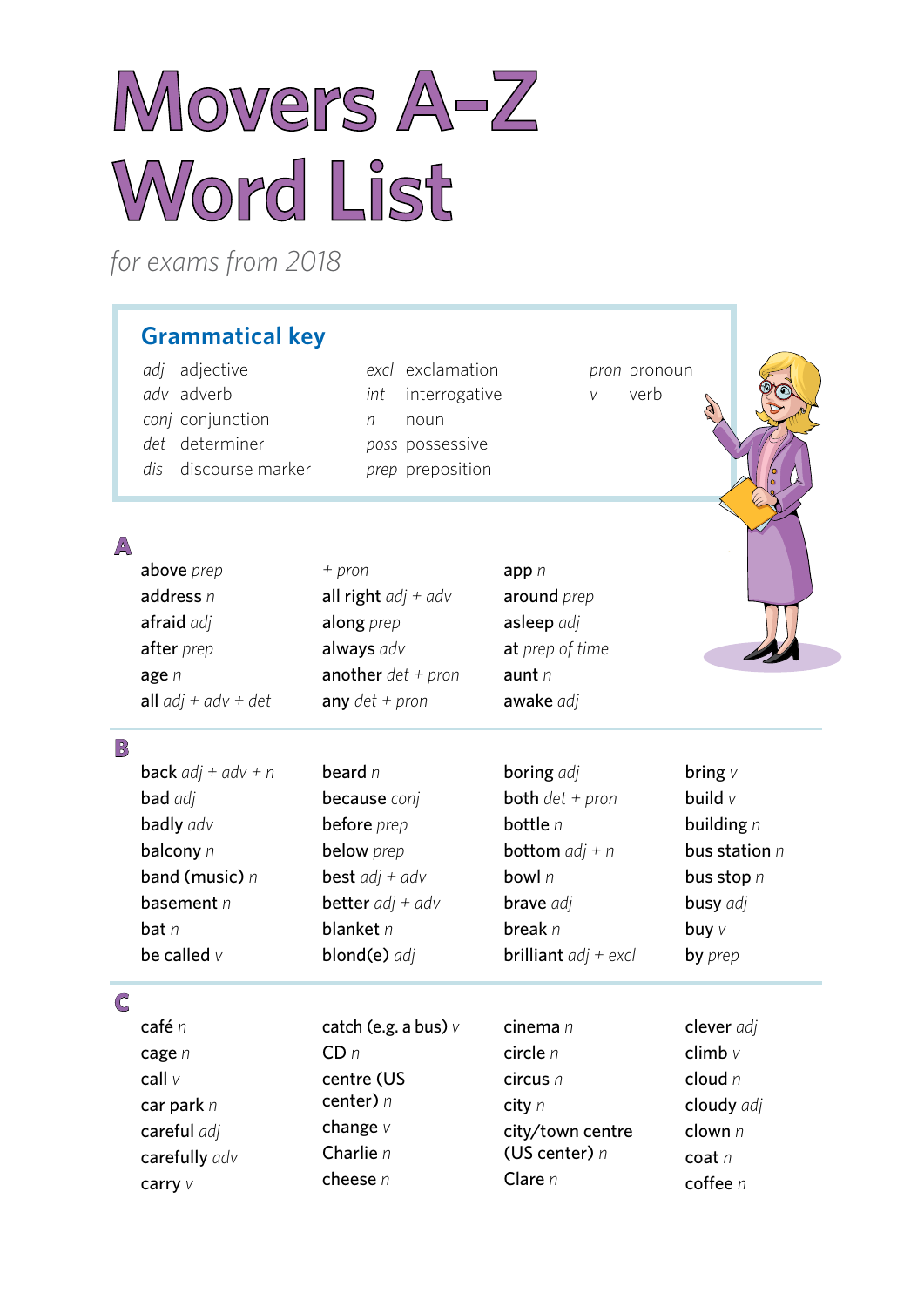|                                                                                                            | cold $adj + n$<br>come on! excl<br>comic n | comic book n<br>cook $n + v$<br>cough $n$ | could (as in past<br>of can for ability) $\nu$<br>country n<br>countryside n | cry v<br>cupp n<br>curly adj |
|------------------------------------------------------------------------------------------------------------|--------------------------------------------|-------------------------------------------|------------------------------------------------------------------------------|------------------------------|
| $\mathsf{D}% _{T}=\mathsf{D}_{T}\!\left( a,b\right) ,\ \mathsf{D}_{T}=\mathsf{D}_{T}\!\left( a,b\right) ,$ |                                            |                                           |                                                                              |                              |
|                                                                                                            | Daisy n                                    | difference $n$                            | <b>down</b> $adv + prep$                                                     | driver $n$                   |
|                                                                                                            | dance $n + v$                              | different adj                             | downstairs $adv + n$                                                         | drop $V$                     |
|                                                                                                            | dangerous adj                              | difficult adj                             | dream $n + v$                                                                | dry $adj + v$                |
|                                                                                                            | daughter $n$                               | doctor $n$                                | dress up $V$                                                                 | DVDn                         |
|                                                                                                            | dentist $n$                                | dolphin $n$                               | drive $n$                                                                    |                              |
| Ε                                                                                                          |                                            |                                           |                                                                              |                              |
|                                                                                                            | earache n                                  | elevator (UK lift) n                      | everyone pron                                                                | excuse me dis                |
|                                                                                                            | easy adj                                   | email $n + v$                             | everything pron                                                              |                              |
|                                                                                                            | $e$ -book $n$                              | every det                                 | exciting adj                                                                 |                              |
| F                                                                                                          |                                            |                                           |                                                                              |                              |
|                                                                                                            | fair adj                                   | feed $V$                                  | fine $adj + excl$                                                            | fly $n$                      |
|                                                                                                            | fall $v$                                   | field $n$                                 | first $adj + adv$                                                            | forest $n$                   |
|                                                                                                            | famous adj                                 | film (US movie)                           | fish $v$                                                                     | Fred n                       |
|                                                                                                            | farm $n$                                   | $n + v$                                   | fix $\vee$                                                                   | Friday n                     |
|                                                                                                            | farmer $n$                                 | film (US movie)                           | floor (e.g. ground,                                                          | frightened adj               |
|                                                                                                            | fat adj                                    | star n                                    | 1st, etc.) $n$                                                               | funfair $n$                  |
| G                                                                                                          |                                            |                                           |                                                                              |                              |
|                                                                                                            | get dressed $v$                            | get up v                                  | granddaughter n                                                              | ground $n$                   |
|                                                                                                            | get off $\vee$                             | glass $n$                                 | grandparent $n$                                                              | grow v                       |
|                                                                                                            | get on $V$                                 | go shopping $V$                           | grandson $n$                                                                 | grown-up n                   |
|                                                                                                            | get undressed v                            | goal $n$                                  | grass $n$                                                                    |                              |
| H                                                                                                          |                                            |                                           |                                                                              |                              |
|                                                                                                            | have (got) to $V$                          | holiday $n$                               | how adv                                                                      | hungry adj                   |
|                                                                                                            | headache $n$                               | homework n                                | how much $adv + int$                                                         | hurt $V$                     |
|                                                                                                            | helmet $n$                                 | hop $V$                                   | how often $adv + int$                                                        |                              |
|                                                                                                            | help $V$                                   | hospital $n$                              | huge adj                                                                     |                              |
|                                                                                                            | hide $v$                                   | hot adj                                   | hundred $n$                                                                  |                              |
|                                                                                                            |                                            |                                           |                                                                              |                              |
|                                                                                                            | ice $n$                                    | ill adj                                   | into prep                                                                    |                              |
|                                                                                                            | ice skates n                               | inside $adv + n$                          | invite $V$                                                                   |                              |
|                                                                                                            | ice skating $n$                            | $+$ prep                                  | island $n$                                                                   |                              |
|                                                                                                            | idea n                                     | internet $n$                              |                                                                              |                              |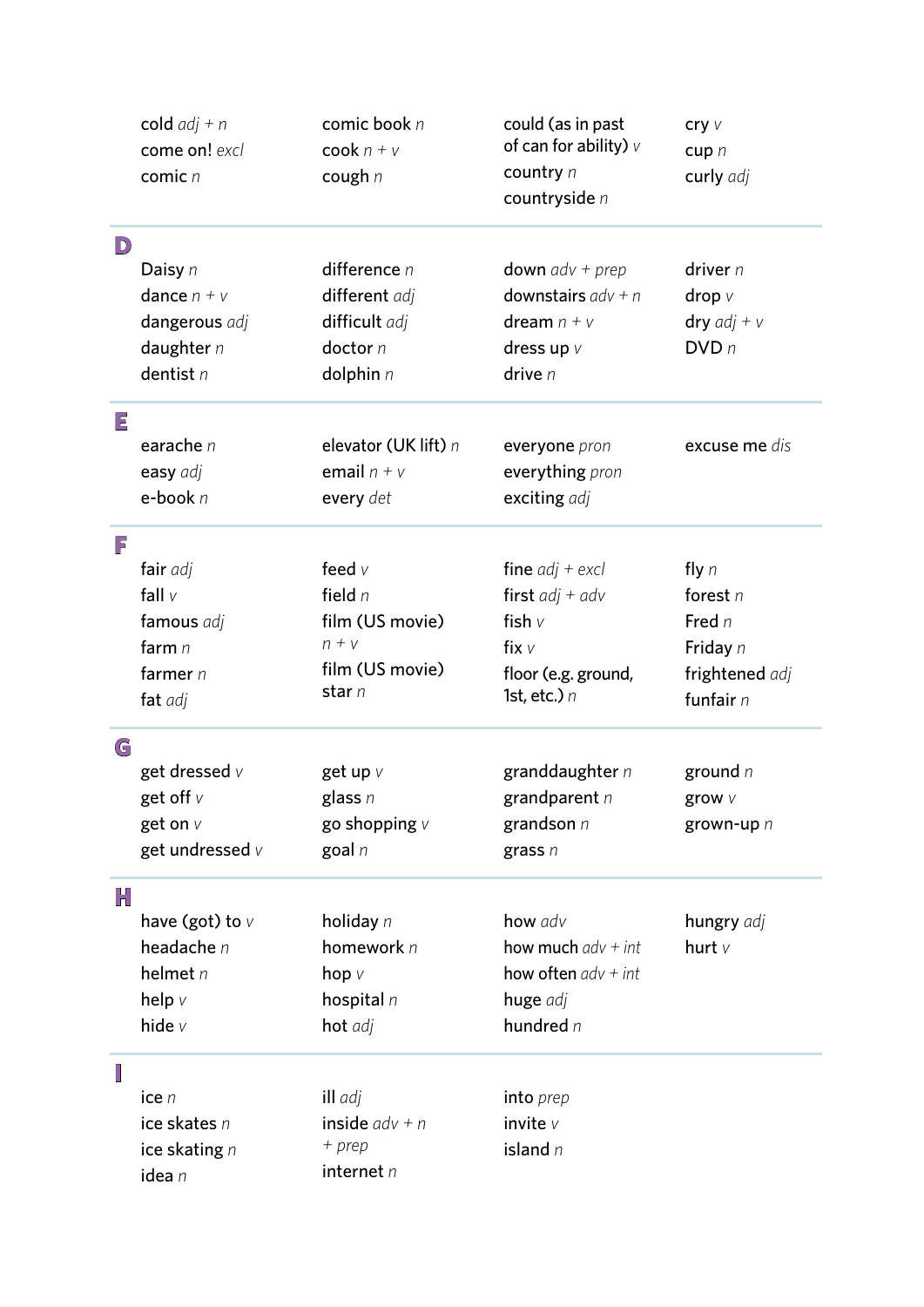| J              |                    |                      |                            |                     |
|----------------|--------------------|----------------------|----------------------------|---------------------|
|                | Jack n<br>Jane $n$ | Jim $n$              | Julia n                    | jungle n            |
| K              |                    |                      |                            |                     |
|                | kangaroo n         | kick n               | kind $n$                   | kitten $n$          |
| L              |                    |                      |                            |                     |
|                | lake n             | leaf/leaves n        | lion $n$                   | loud adj            |
|                | laptop $n$         | library n            | little adj                 | loudly adv          |
|                | last $adj + adv$   | lift (US elevator) n | look for v                 |                     |
|                | laugh $n + v$      | Lily $n$             | lose v                     |                     |
| M              |                    |                      |                            |                     |
|                | machine $n$        | mean $V$             | Monday n                   | mountain $n$        |
|                | $map$ n            | message $n$          | moon $n$                   | moustache $n$       |
|                | market $n$         | milkshake $n$        | more $adv + det +$         | move v              |
|                | Mary n             | mistake $n$          | pron                       | movie (UK film) n   |
|                | matter $n$         | model $n$            | most $adv + det +$<br>pron | must v              |
| N              |                    |                      |                            |                     |
|                | naughty adj        | need $v$             | noise $n$                  | nurse $n$           |
|                | near $adv + prep$  | net n                | noodles n                  |                     |
|                | neck <sub>n</sub>  | never adv            | nothing pron               |                     |
| $\circledcirc$ |                    |                      |                            |                     |
|                | o'clock adv        | on $adv + prep$ of   | opposite prep              | outside $adv + n +$ |
|                | off $adv + prep$   | time                 | out adv                    | prep                |
|                | often adv          | only adv             | out of prep                |                     |
| $\mathbb P$    |                    |                      |                            |                     |
|                | pair $n$           | pasta n              | place $n$                  | practice n          |
|                | pancake n          | Paul $n$             | plant $n + v$              | practise $v$        |
|                | panda n            | penguin $n$          | plate $n$                  | present n           |
|                | parent $n$         | Peter n              | player n                   | pretty adj          |
|                | parrot n           | picnic n             | pool $n$                   | puppy n             |
|                | party n            | pirate $n$           | pop star n                 | put on $V$          |
| $\mathbb{Q}$   |                    |                      |                            |                     |
|                | quick adj          | quickly adv          | quiet adj                  | quietly adv         |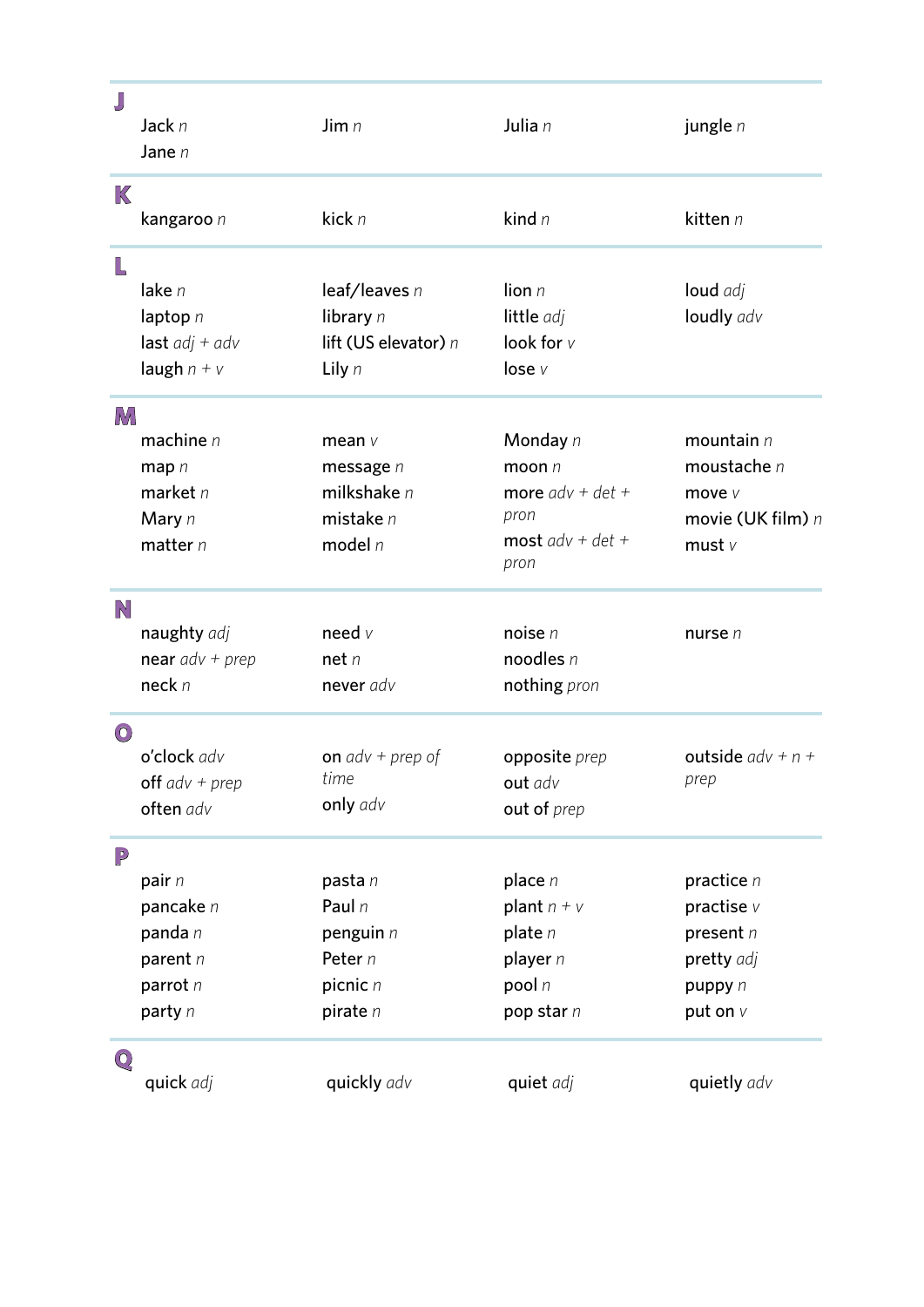| R            |                    |                         |                    |                     |
|--------------|--------------------|-------------------------|--------------------|---------------------|
|              | rabbit $n$         | ride <sub>n</sub>       | rock n             | roof $n$            |
|              | rain $n + v$       | river $n$               | roller skates $n$  | round $adj + adv +$ |
|              | rainbow $n$        | road $n$                | roller skating $n$ | prep                |
| $\mathbb S$  |                    |                         |                    |                     |
|              | safe adj           | shape $n$               | slowly adv         | stomach $n$         |
|              | sail $n + v$       | shark $n$               | snail $n$          | stomach-ache n      |
|              | salad $n$          | shop $V$                | snow $n + v$       | straight adj        |
|              | Sally n            | shopping $n$            | someone pron       | strong adj          |
|              | sandwich $n$       | shopping centre         | something pron     | Sunday n            |
|              | Saturday n         | (US center) $n$         | sometimes adv      | sunny adj           |
|              | sauce n            | shoulder $n$            | son $n$            | supermarket n       |
|              | scarf $n$          | shout $V$               | soup n             | surprised adj       |
|              | score v            | shower n                | sports centre      | sweater $n$         |
|              | seat $n$           | sick adj                | (US center) $n$    | sweet adj           |
|              | second $adj + adv$ | skate $n + v$           | square $adj + n$   | swim $n + v$        |
|              | send $v$           | skip v                  | stair(s) $n$       | swimming pool $n$   |
|              | shall v            | sky n                   | star $n$           | swimsuit n          |
|              |                    | slow adj                | station $n$        |                     |
| T            |                    |                         |                    |                     |
|              | take v             | text $n + v$            | ticket $n$         | town $n$            |
|              | take off (i.e. get | <b>than</b> conj + prep | tired adj          | town/city centre    |
|              | undressed) $\nu$   | then adv                | tooth/teeth n      | (US center) $n$     |
|              | tall adj           | thin adj                | toothache $n$      | tractor $n$         |
|              | tea n              | think $v$               | toothbrush $n$     | travel $V$          |
|              | teach v            | third $adj + adv$       | toothpaste $n$     | treasure $n$        |
|              | temperature $n$    | thirsty adj             | top $adj + n$      | trip $n$            |
|              | terrible adj       | Thursday n              | towel $n$          | Tuesday n           |
| U            |                    |                         |                    |                     |
|              | uncle $n$          | $up$ adv + prep         | upstairs $adv + n$ |                     |
| $\mathbb{V}$ |                    |                         |                    |                     |
|              | vegetable $n$      | Vicky n                 | video $n + v$      | village n           |
| W            |                    |                         |                    |                     |
|              | wait $v$           | weather $n$             | when $adv + conj$  | work $n + v$        |
|              | wake (up) $\nu$    | website $n$             | $+$ int            | world $n$           |
|              | walk $n$           | Wednesday n             | where pron         | worse $adj + adv$   |
|              | wash $n + v$       | week $n$                | which pron         | worst $adj + adv$   |
|              | water $v$          | weekend $n$             | who pron           | would $\nu$         |
|              | waterfall $n$      | well $adj + adv$        | why int            | wrong adj           |
|              | wave $n$           | wet adj                 | wind $n$           |                     |
|              | weak adj           | whale $n$               | windy adj          |                     |